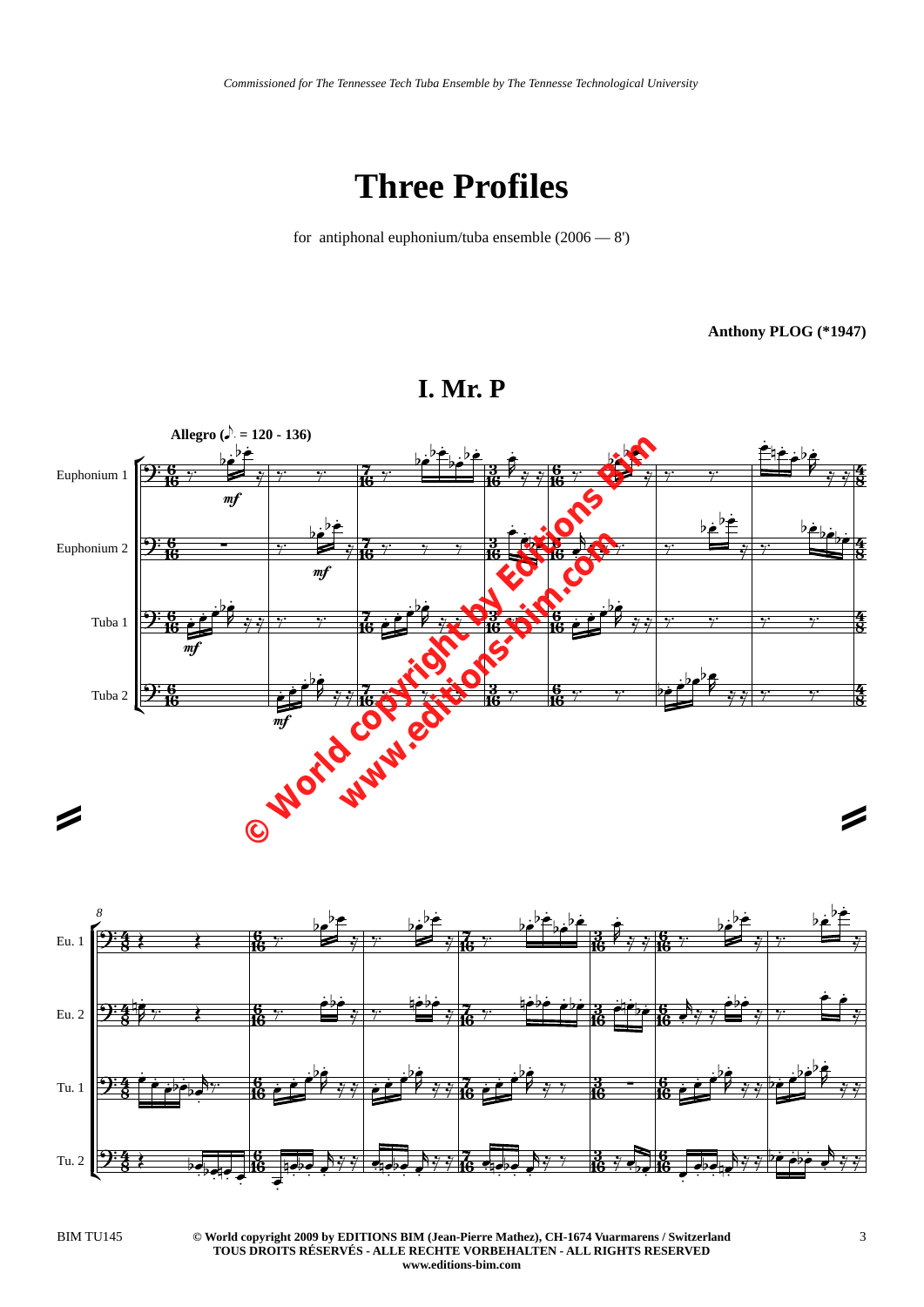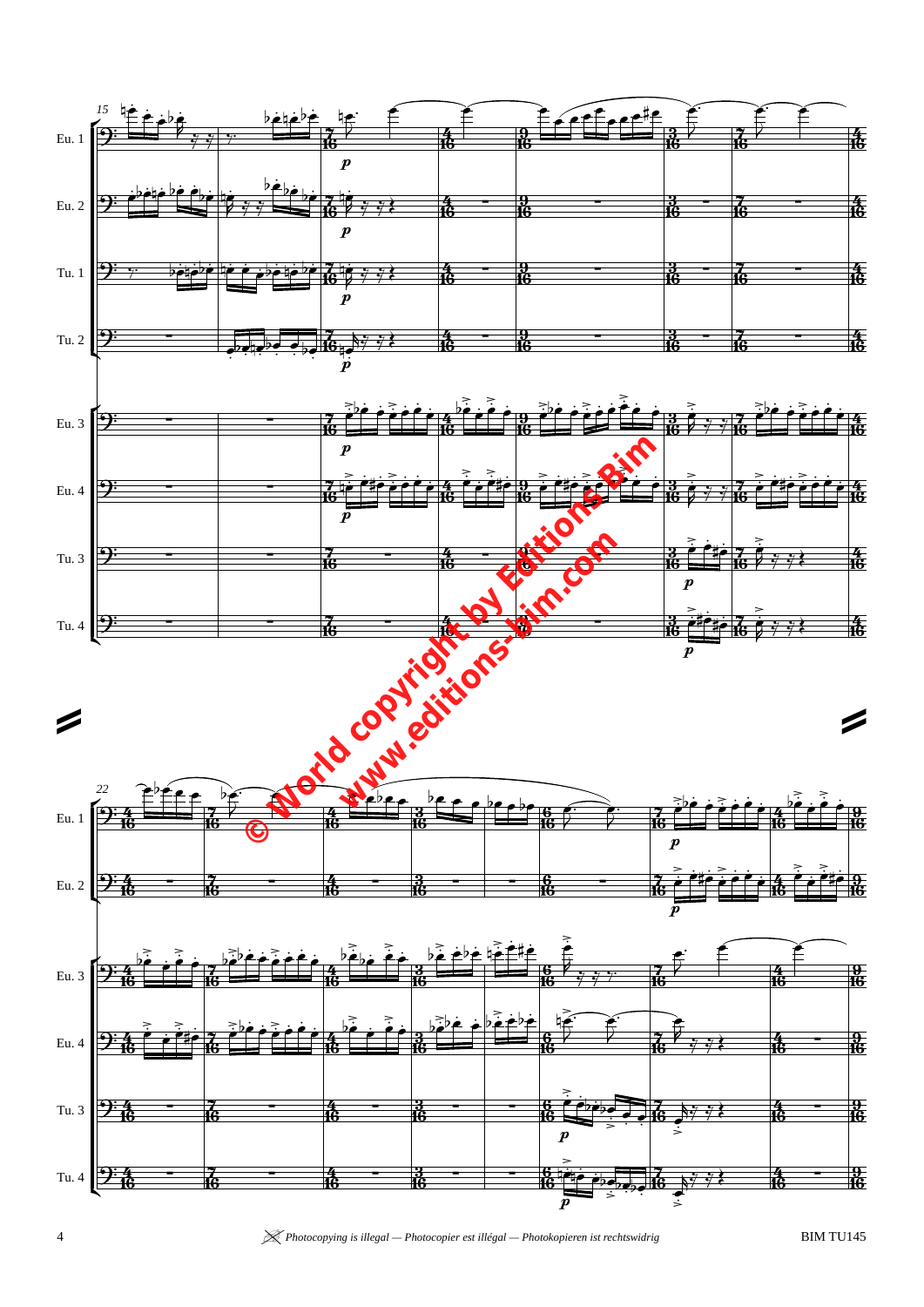

BIM TU145 | *Photocopying is illegal — Photocopier est illégal — Photokopieren ist rechtswidrig* 5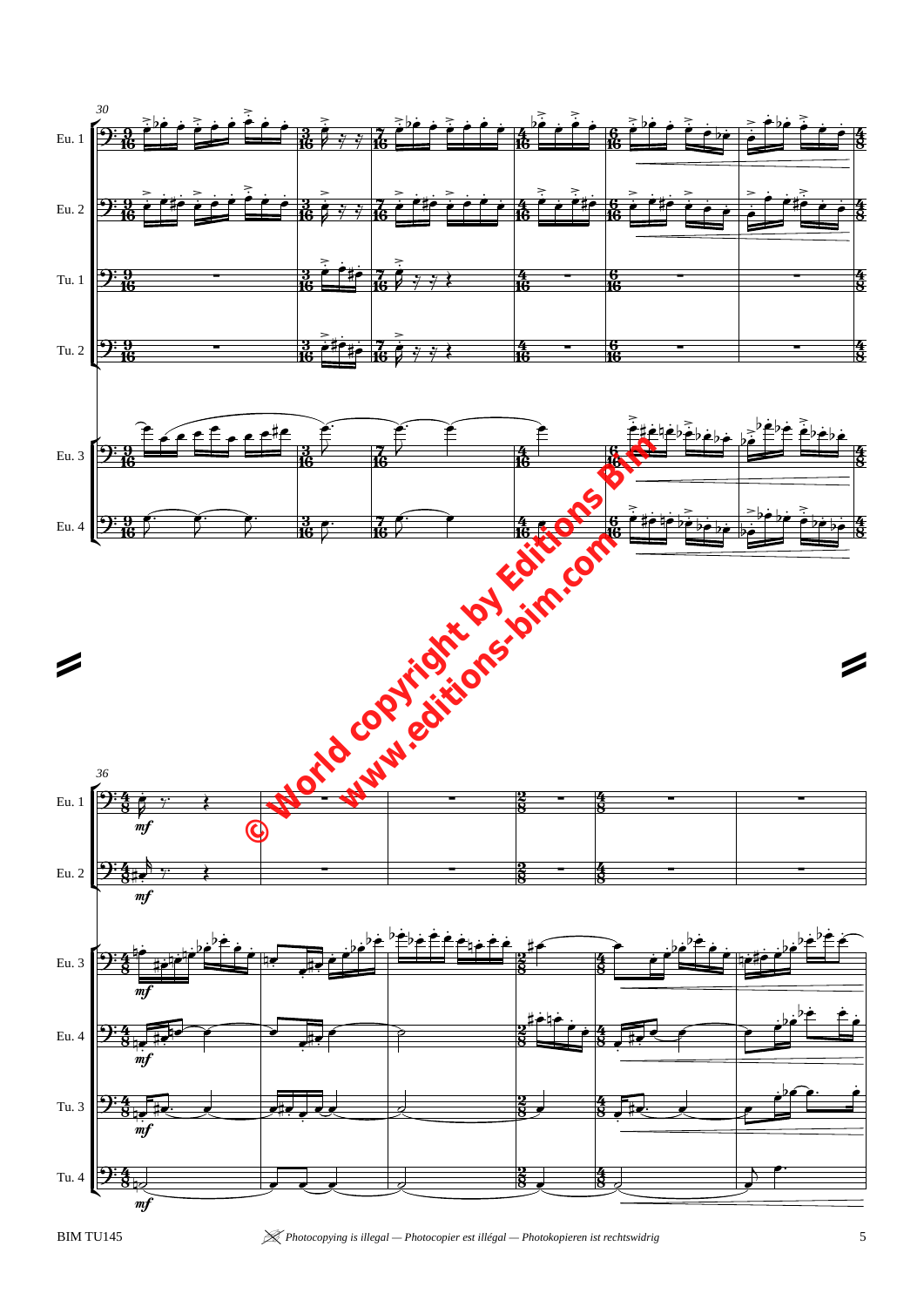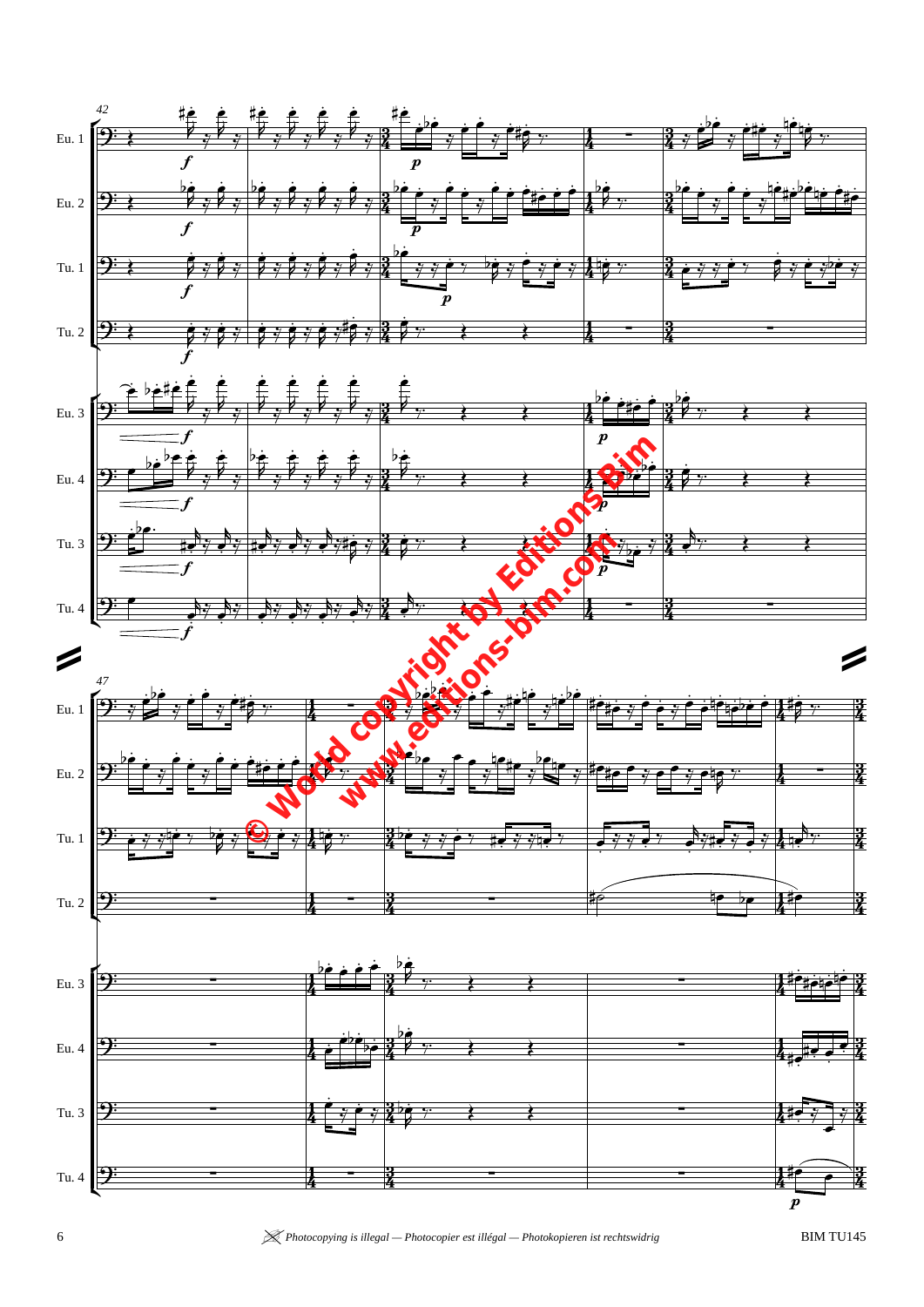

BIM TU145 | *Photocopying is illegal — Photocopier est illégal — Photokopieren ist rechtswidrig* 7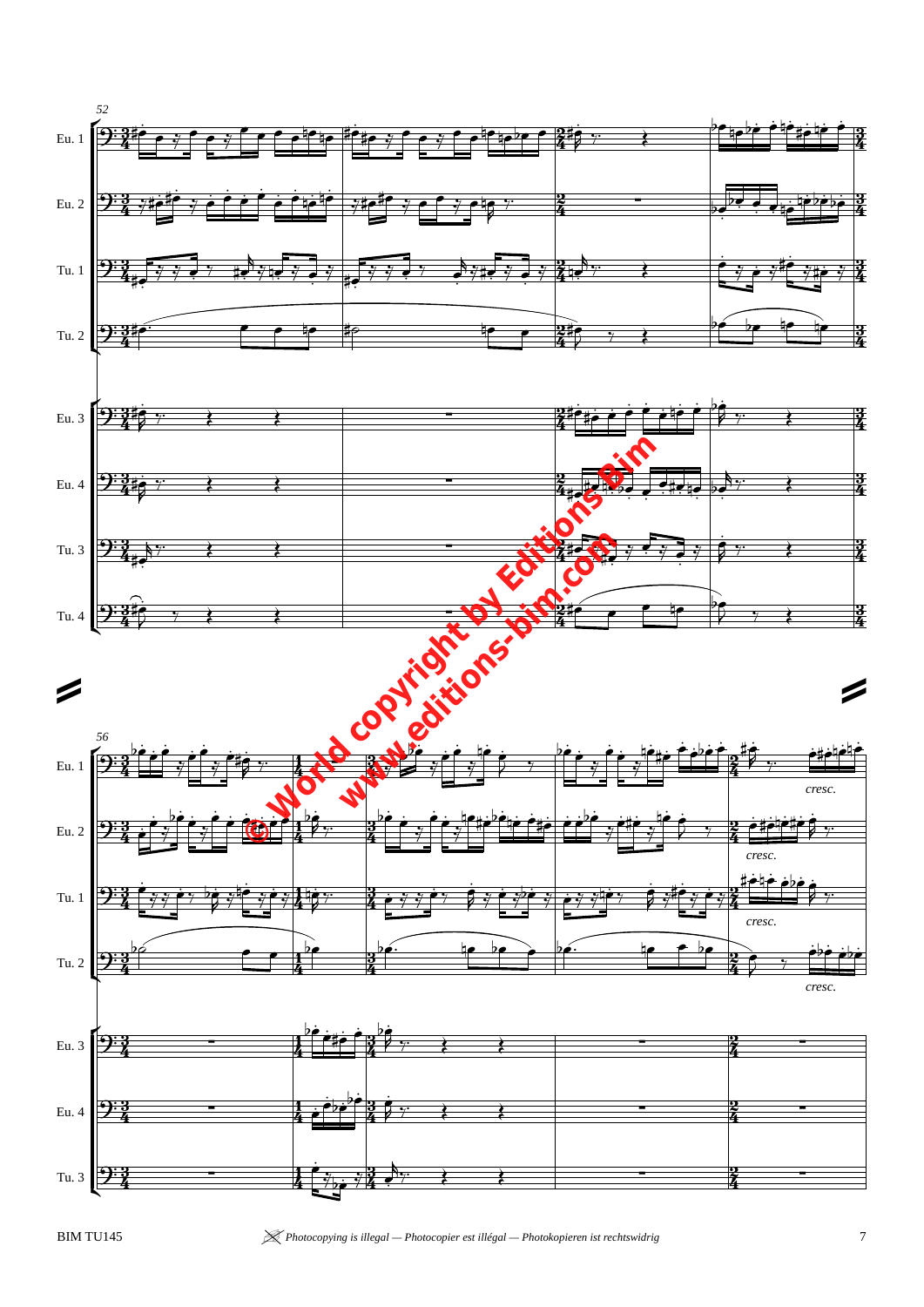## **II. The New Breed**

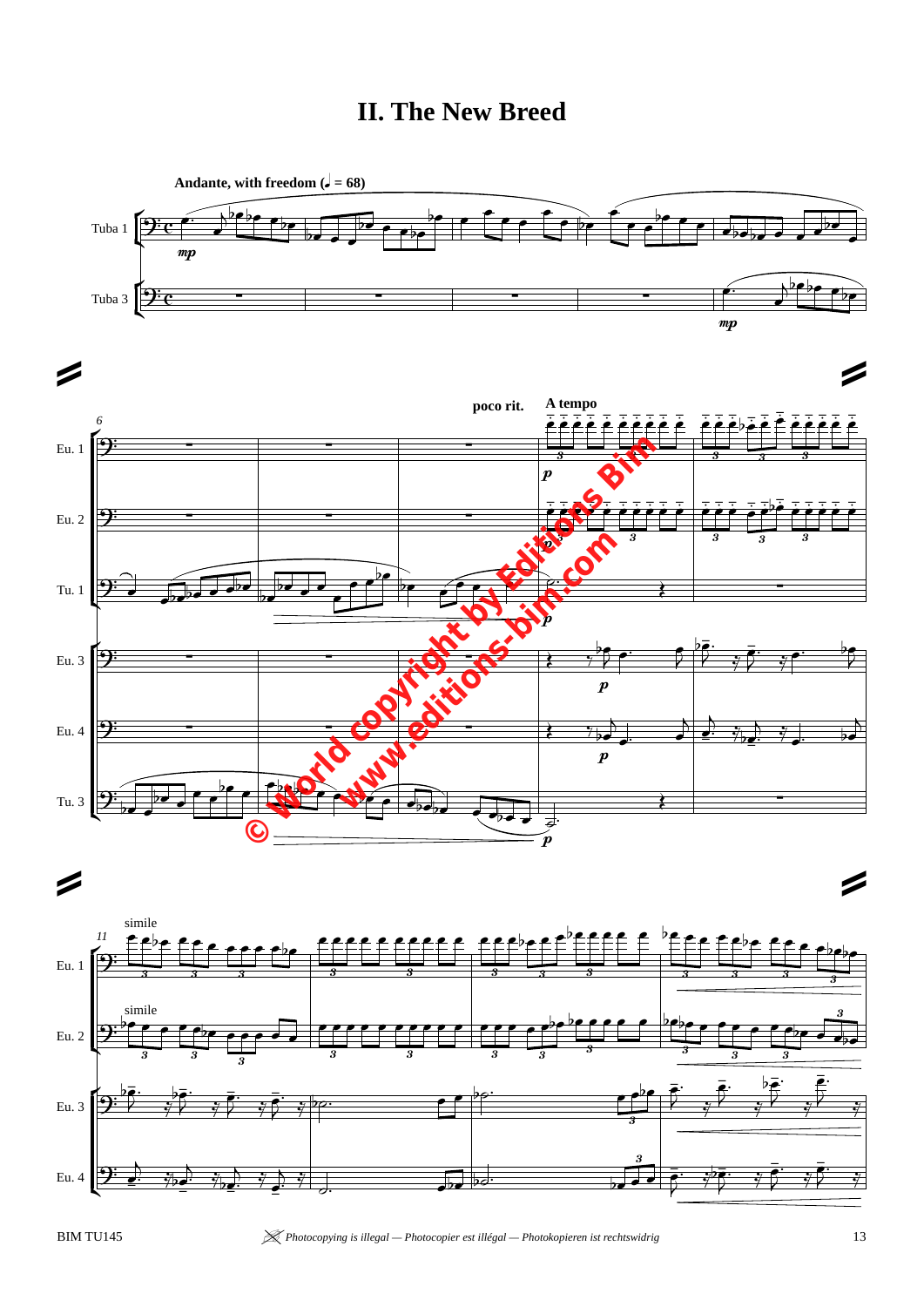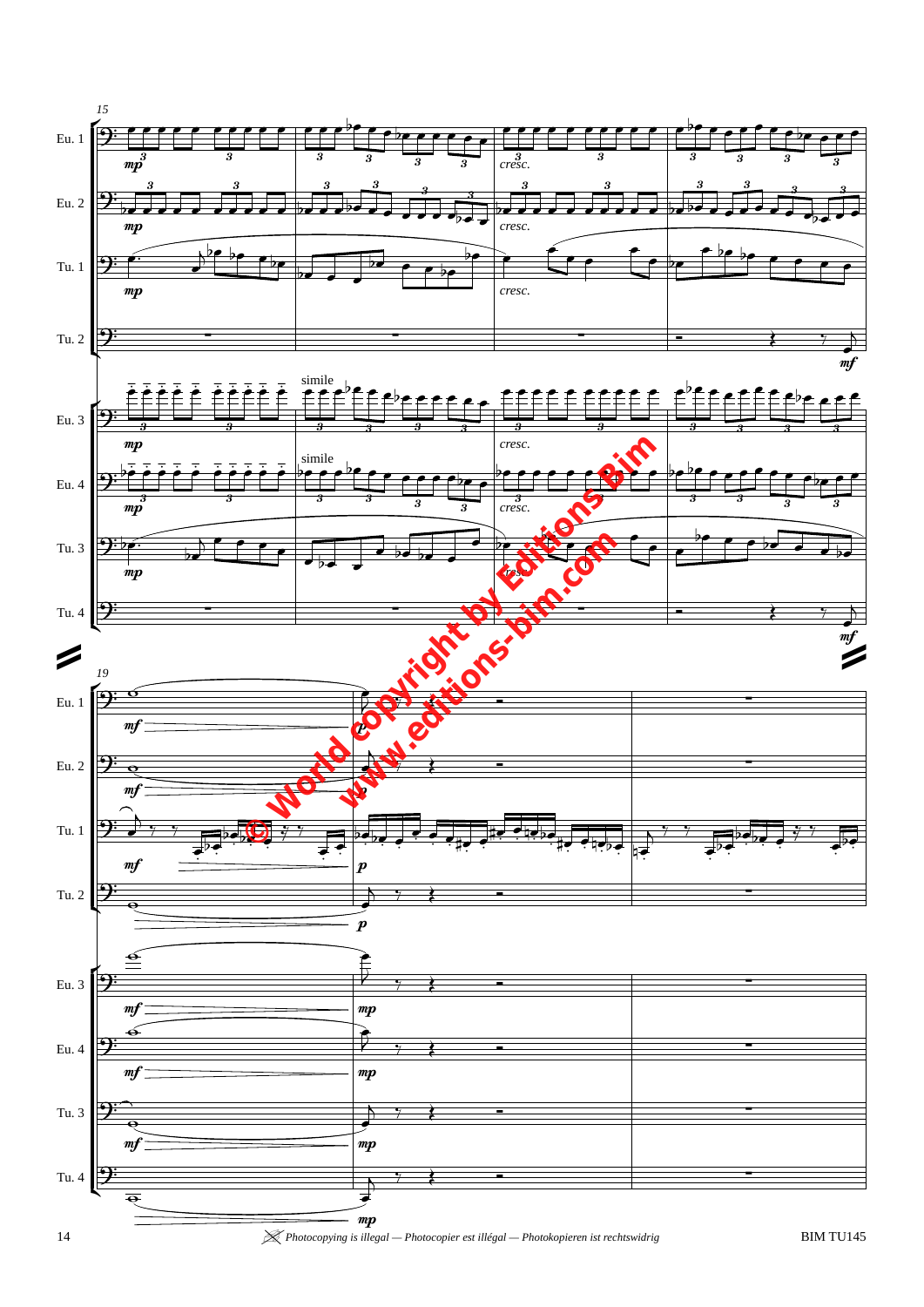



BIM TU145 | *Photocopying is illegal — Photocopier est illégal — Photokopieren ist rechtswidrig* 15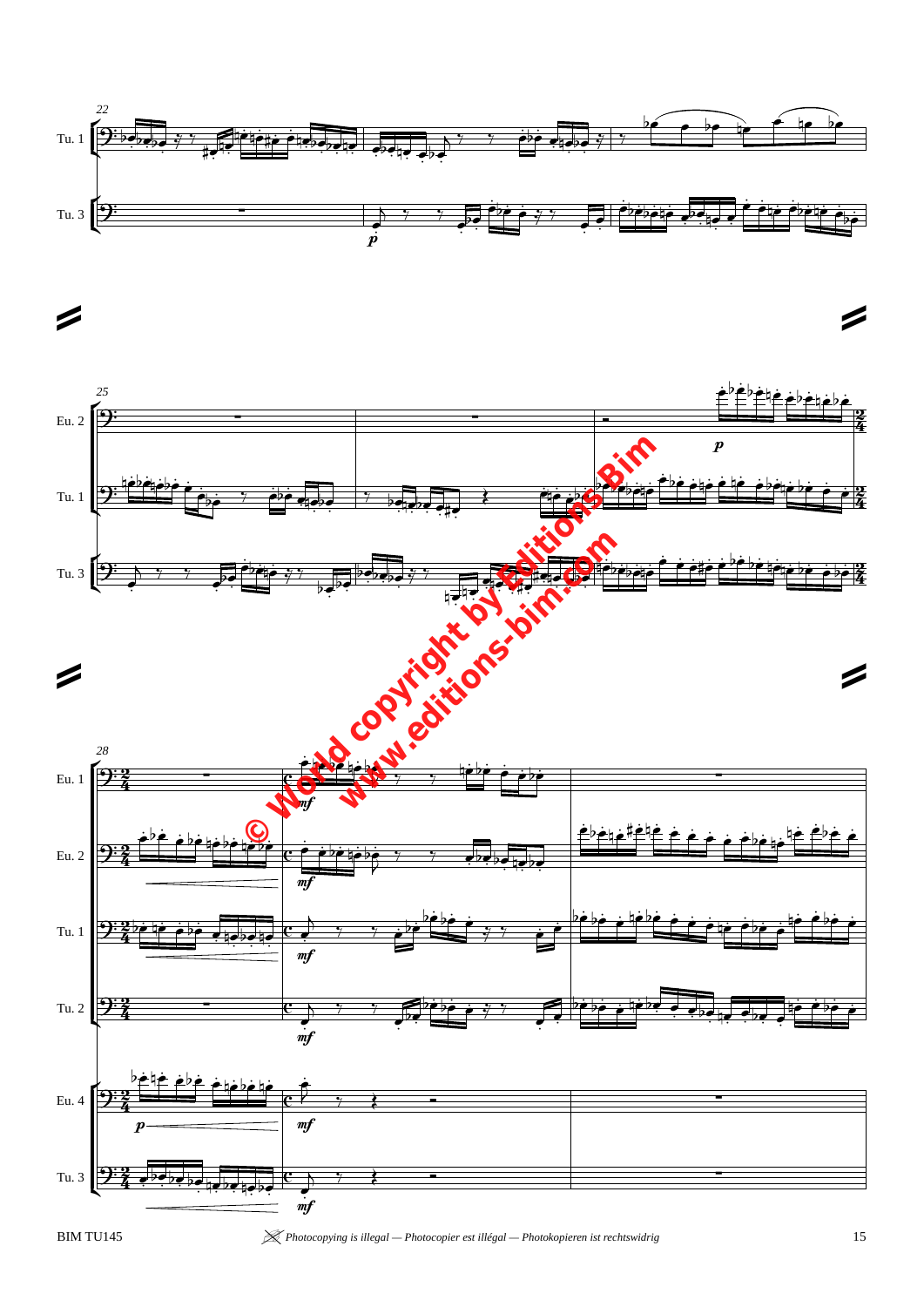## **III. T. J. Bozo**



<sup>18</sup> *M Photocopying is illegal — Photocopier est illégal — Photokopieren ist rechtswidrig* BIM TU145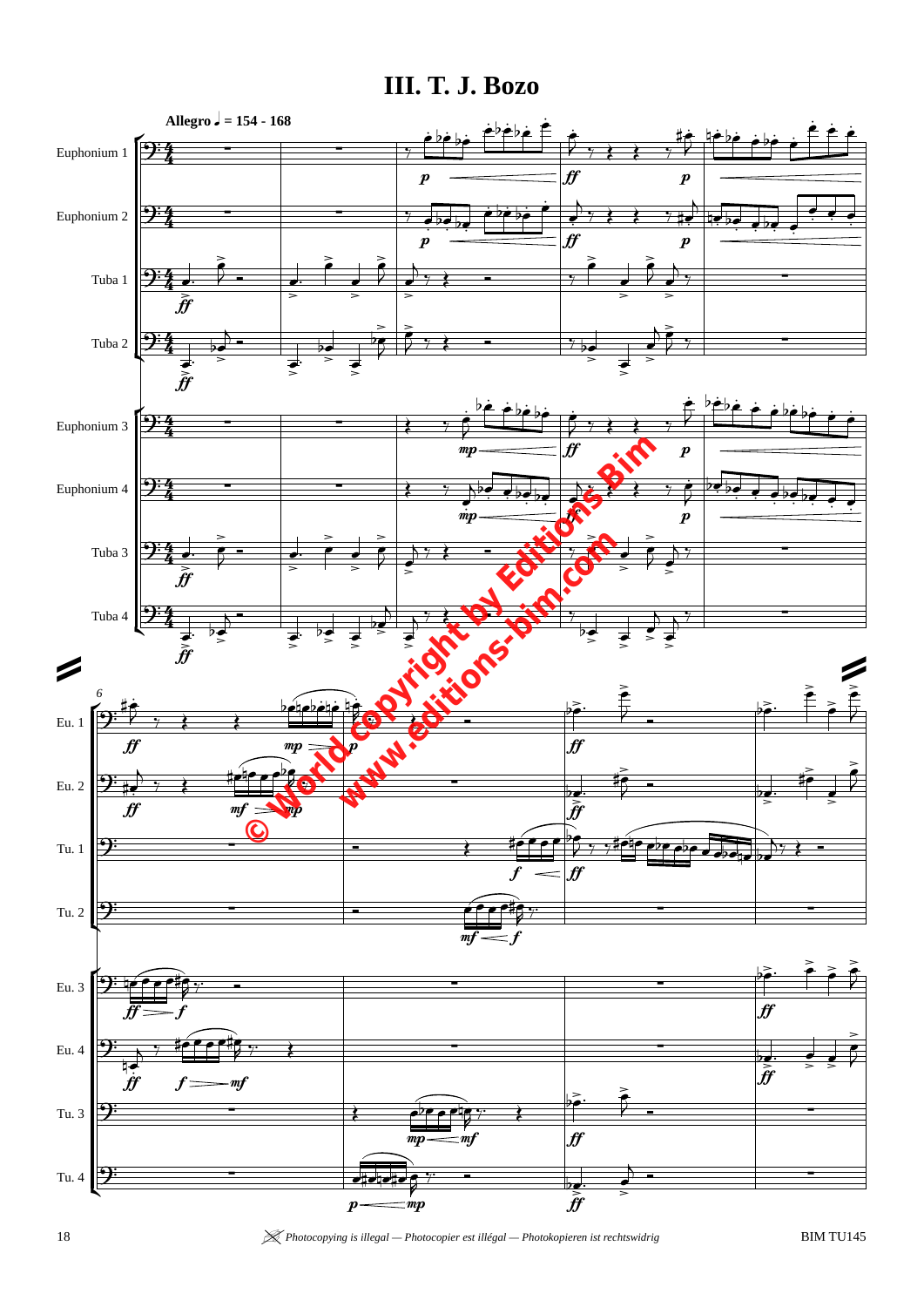

BIM TU145 | *Photocopying is illegal — Photocopier est illégal — Photokopieren ist rechtswidrig* 19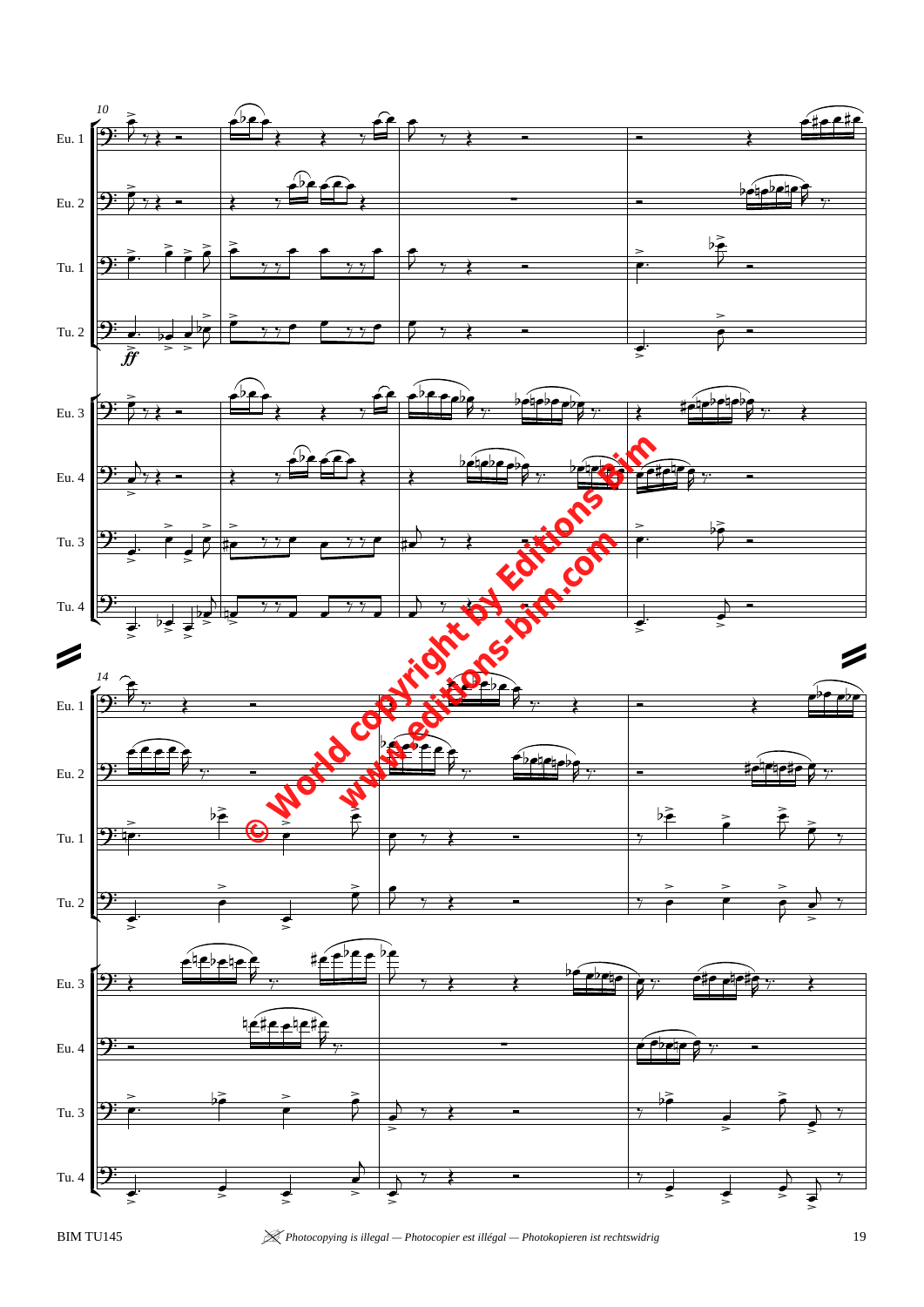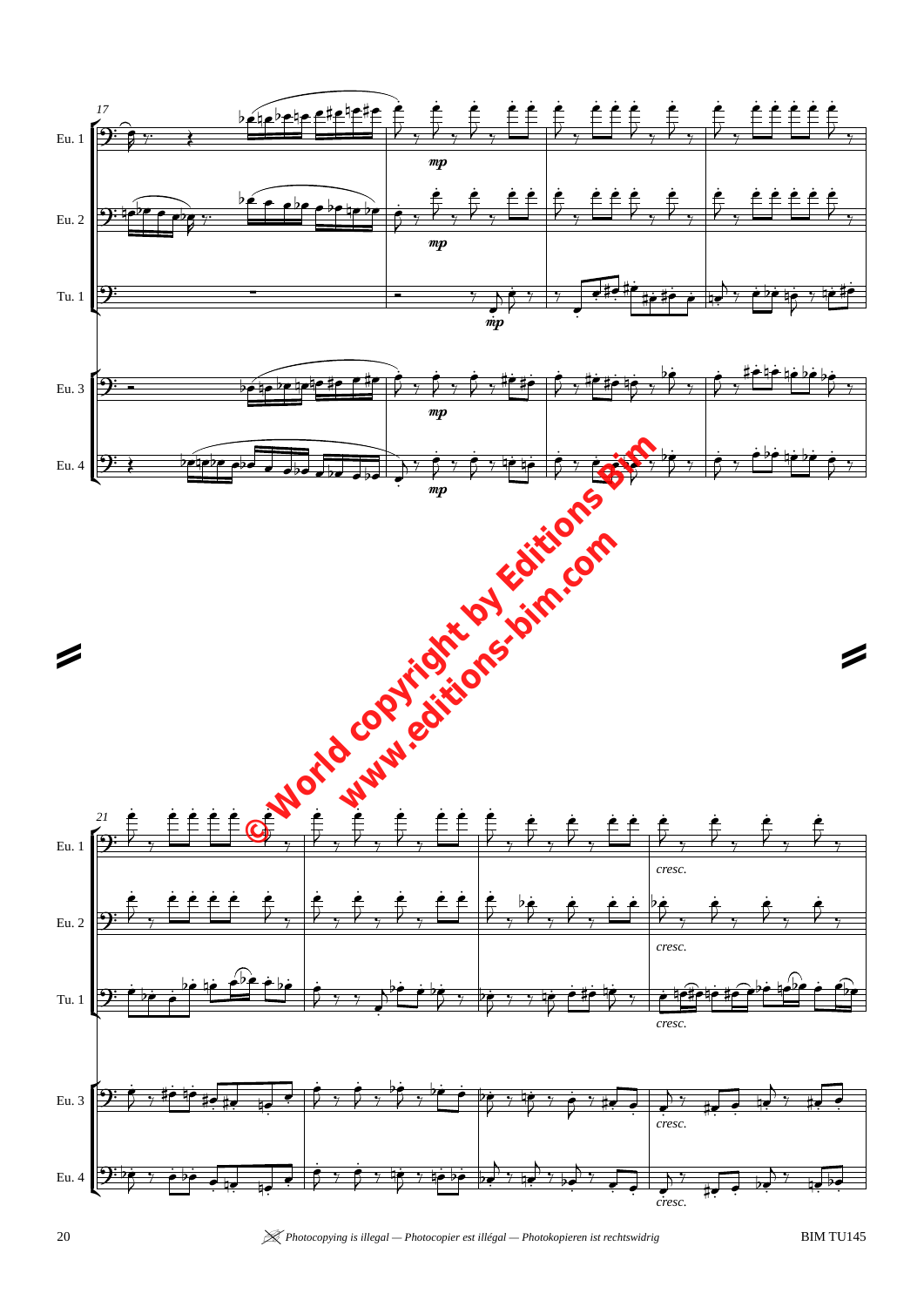

BIM TU145 | *Photocopying is illegal — Photocopier est illégal — Photokopieren ist rechtswidrig* 21